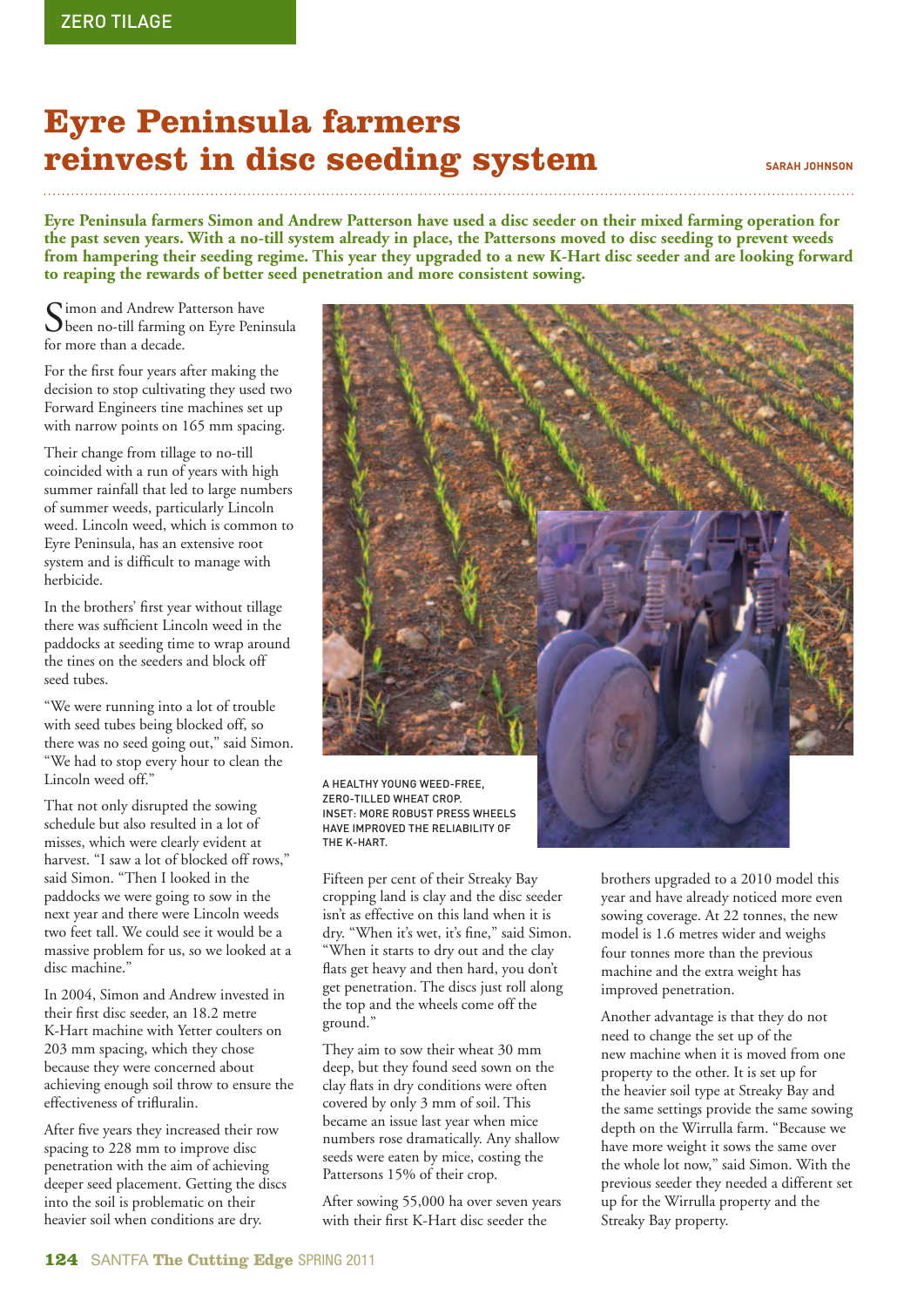The Pattersons are planning to upgrade to a 470 horsepower John Deere 9530 to cope with the extra weight of the seeding bar. Their 425 horsepower John Deere 9420 labours at 12.5 kph, which was their average working speed with the lighter machine. Actual ground speed ranged from 15 kph in ideal conditions to 10 kph over stony ground.

The 2010 K-Hart model is set up on 254 mm row spacing so, despite being an 18.2 metre machine, has only 78 rows, three less than the narrower machine that was set up on 228 mm spacing. Less discs in the ground would normally decrease draught but the extra weight of the new machine, and the better penetration resulting from that, means more power is required to achieve the required working speed.

"Because we can now get the coulters to dig into the ground properly we are using more horse power than we were before," said Simon.

They can sow at least three kilometres an hour faster with a disc seeder than with a tine machine. Simon attributes this to the disc seeder's ability to slice through any weeds or stubble.

 **"You can sow through melons or straw that's two feet high. There's nothing that really blocks them up"** 

## **Patterson farm snapshot**

**FARMERS: Simon Patterson and his wife Tanya; Simon's brother Andrew and his partner Diane Andrasic.**

**AREA: 50,200 ha (includes 3,200 ha of leased land and 35,000 ha of recently purchased station country)** 

**CROPPING: The Pattersons have 12,400 ha of cropping land and sow between 6,500 and 7,500 ha a year.**

**LOCATION: Simon's property (9,300 ha) is 25 kilometres east of Streaky Bay. Andrew's farm (5,870 ha) is at Wirrulla, 45 kilometres north-east of Streaky Bay. Their station country is 30 kilometres north-east of Wirrulla.**

**SOIL TYPES: Mainly grey calcareous loam with low available phosphorous. Clay fl ats make up 15% of the Streaky Bay farm.**

**RAINFALL: 365 mm at Streaky Bay; 330 mm at Wirrulla.**

**AVERAGE YIELD: 1.4 t/ha at Streaky Bay; 1.1 t/ha at Wirrulla.**

**CROP ROTATION: Standard rotation is medic-based pasture, wheat, barley or oat. Peas and canola are occasionally included in the rotation but are not generally successful on the grey calcareous soil.**

LIVESTOCK: 8,000 sheep, with plans to increase the flock to 10,000.

In terms of stubble, the Pattersons reap to the optimum capacity of their header, rather than the capacity of their seeder. "With a disc you can have 6 tonnes of wheat stubble and not have to worry about getting through it or cutting it low," said Simon. This saves them time during harvest as their header works more efficiently. However, large stubble loads can affect the effectiveness of herbicides. "Your spray droplets must penetrate the layer of stubble down to the ground level

where your weeds are," said Simon.

They aim to sow 350 to 400 ha in 24 hours, using a rotation of three operators to keep the seeder working around the clock. "It took us 21 days to seed this year, from start to finish." Simon attributes this to the efficiency of the disc seeding system and the Topcon Autosteer they have used since 2005.

Autosteer enables them to sow throughout the night because it means they do not need to see where they have sown and where they are in the paddock. "When you're in stubble, you can't see where you have been as soon as it gets dark, because discs leave all of the stubble standing up," said Simon.

The size of weeds is no longer an issue with the disc seeder. "The main advantage with disc machines is that they very rarely push things out of the way. It's a great thing if you've got weeds; they just slice them in half," said Simon. He still sprays to control weeds but isn't too concerned about early control because the disc seeder will slice through large Lincoln weeds or Ward's weeds, a woody weed that thrives in clay soil.

"It saves me a couple of weeks in the middle of February when everybody else is raking and burning Ward's weed. I can just spray it and then sow straight through," he said.

THE NEW-MODEL K-HART HAS ROBUST FLUTED COULTERS.

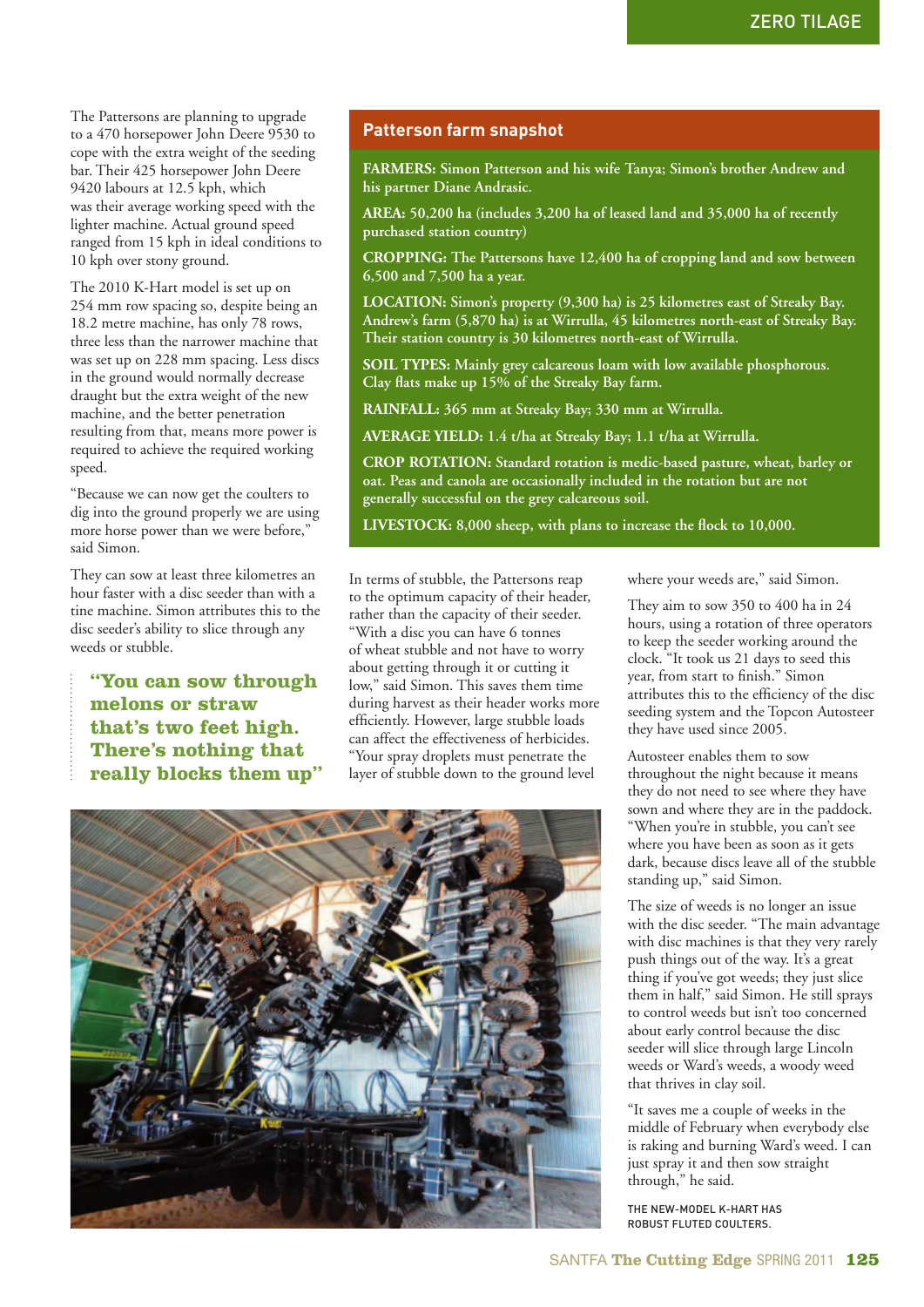Allowing weeds to grow bigger also contributes to the condition of the soil. Larger weeds take longer to break down so they protect against soil erosion, contribute more organic matter to the soil and aid the growth of new crops, he said. "They actually give protection to my wheat crop when it's emerging."

The weed spectrum on the Pattersons' properties has changed since they moved from tine to disc seeding. When they were using tines the biggest offenders were Lincoln weed, brome grass and some ryegrass. Since changing to discs horehound, other woody weed, and toad rush have emerged as weeds, while ryegrass remains an issue. Toad rush thrives in high rainfall areas and on waterlogged ground and is commonly found in the South East, so finding it in his paddocks on Eyre Peninsula took Simon by surprise. He first noticed it in a few paddocks about three years ago and it is now evident in all the paddocks on his property, although not on Andrew's farm, where the soil types are lighter.

"It scared the hell out of me the first time I saw it," said Simon. "I'd sprayed it with Roundup and thought, this stuff isn't dying." Toad rush grows only about 10 cm high but is as thick as lawn and actively competes with young wheat crops, Simon said. He plans to change pre-emergence chemicals to control it.

Stones and rocks can affect cropping on the Eyre Peninsula. Twenty years ago the Pattersons purchased a stone picker to reduce the number of rocks on the surface of their paddocks but found any progress made by the picker was reversed when the tine machines they were using then lifted more stone up to the surface.

 "Within four years we were just about back to where we were 10 years before, in terms of stone numbers," said Simon. Converting to a disc seeding system has resolved the problem. "With a disc machine, we don't have any stone problems at all." The down and backward force of the discs pushes the stones and rocks into the ground.

However, large surface rocks can cause problems. Coulters will generally roll over the top of rocks, with ineffective seeding the worst outcome, but surface rocks can damage discs, mostly by breaking parts of the weld.

Simon counts metal fatigue as a major factor in most of the maintenance issues encountered with the brothers' first

 **"It saves me a couple of weeks in the middle of February when everybody else is raking and burning Ward's weed. I can just spray it and then sow straight through"** 

K-Hart disc seeder. It required no repairs in the first two years of use but by the time it had covered 40,000 hectares the bearings on the coulters were beginning to fail due to dirt infiltrating the seals. K-Hart Industries has addressed this issue by replacing the double-lip seals used in its earlier models with triple-lip seals in its current machines.

Simon has noticed several other improvements on the 2010 K-Hart model including a sturdier press wheel assembly and heavier coulters. "Any problem we came across with the first machine, K-Hart upgraded or changed it. We were really happy with the way they listened to what people said and improved things that we found were wrong."

The Pattersons spent \$20,000 on maintaining their first K-Hart disc seeder over seven years. They purchased the 2004 model for \$185,000 and traded it for \$125,000. The 2010 model cost \$300,000.

They apply granular urea during the seeding pass and have adding a liquid fertiliser tank to their seeding rig so they can apply liquid phosphorous and zinc. The liquid fertiliser, which goes out between the double discs at the rear of the machine, makes the surface of the clay soil sticky so they have fitted mud scrapers to the rear discs.

They use a Simplicity air-seeder with the seed cart positioned immediately behind the tractor, followed by the seeder bar then the tow-behind liquid fertiliser tank.

The Pattersons, who recently bought a 35,000 ha station north-east of their Wirrulla farm, run a mixed farming operation combining cropping and sheep. They currently have 8,000 sheep and plan to increase their flock to 10,000, with the station country providing most of the grazing, which will leave their better ground near Streaky Bay for more effective cropping. "Having the extra grazing country will relieve a bit of pressure on our cropping ground so we can lightly graze our stubbles, leaving more there for the cropping rotation," said Simon.

They believe it is important to have sheep as part of the farming system on the Streaky Bay property to help control weeds on non-arable land and to provide some return from the pastures they use to give their cropping land a break. The grey calcareous soils at Streaky Bay make it difficult to successfully grow break crops such as lupins, lentils or canola.



THE BENEFITS OF ZERO TILL: A HEALTHY WHEAT CROP APPROACHING MATURITY.